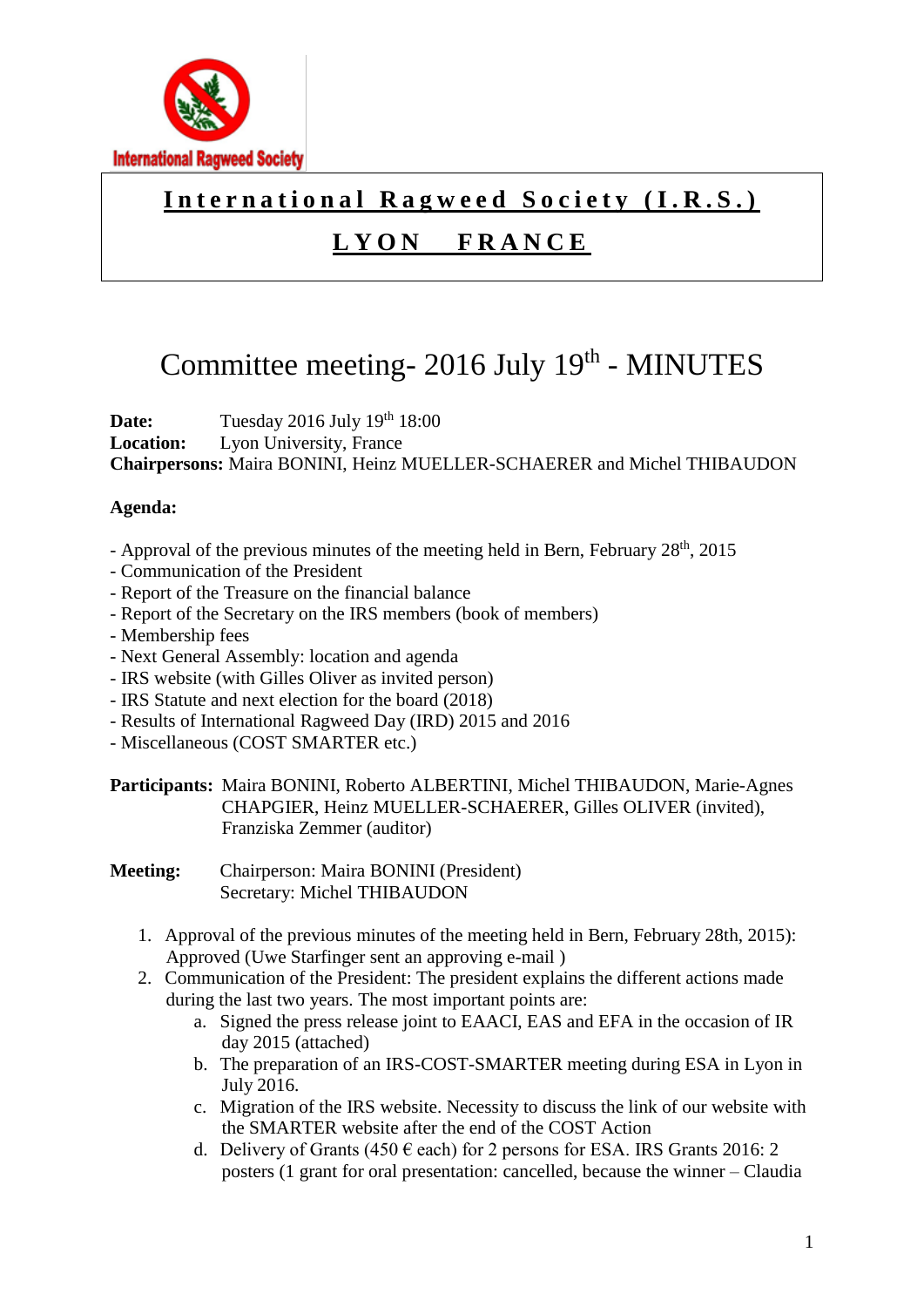

#### **International Ragweed Society**

Testoni - changed job and refused the grant; no other eligible people presented the application). Winners: Aydan Acar and Olga Ritenberga

- e. Migration of COST members and website: a proposal of the IRS President (previously agreed by e-mail among the IRS board) was presented during the SMARTER Core Group meeting in Turin on March 22<sup>nd</sup> 2016
- f. International Ragweed day in some countries
- g. Decision to organize the next General Assembly in Vianden on September 13th during the last COST SMARTER meeting and before Neobiota meeting. The objective is to increase the number of IRS members.
- h. Maira BONINI and Heinz MUELLER-SCHARER must send in August a common letter to each COST SMARTER members to ask them to participate at the GA and become members for the next two years period. They will pay the new fees in January 2017.
- i. Remark: few reply from board members to the mail sent by the President
- 3. Report of the Treasure on the financial balance: the banks account at the end of 2015 was  $3912,11 \text{ }\epsilon$ . In 2016 we must collect the 2015-2016 fees. The amount collected by Alphavisa at the date of the meeting is 360  $\epsilon$  (-10%=342  $\epsilon$ ). We spend 900 euros for IRS Grants for ESA. The finance balance at this date is  $3354.11 \text{ } \epsilon$ .
- 4. Communication of the Secretary: Since last committee meeting, there were no dissemination works from the Secretary. He thinks that the number of members who have paid their fees for 2015-2016 is very low. We must discuss this point at the GA, ask to members to pay theirs fees before the GA. It is accepted that Alphavisa can continue for the next two years to collect IRS fees. Maira BONINI remarks the necessity to update the book of members. She checked with the help of Roberto ALBERTINI the two files received: she will prepare and send to the secretary and the treasurer a joint file to keep update.
- 5. Membership fees: The committee will do a proposal for the next General Assembly to modify the annual fees from 20  $\epsilon$  to 25  $\epsilon$ . Remember that the fees may be paid only for 2 years period, the next one will be 2017-2018. 50% of reduction for student (before the end of their PHD) and retired persons.
- 6. Next General Assembly: location and agenda: The next General Assembly will be in Vianden (Luxembourg) on September  $13<sup>th</sup>$  at 14:00. The invitation with the agenda will be sent by the secretary before August 14<sup>th</sup>. In that occasion the IRS President will also have time to present the IRS.
- 7. IRS website (with Gilles Oliver as invited person): As Tamas KOMIVES was not able to continue the updating of the network, it was asked to Gilles OLIVER from RNSA to transfer the initial network to a new company and he started in February to update all the website with the help of Maira BONINI. Perhaps it will be interesting to gather the COST SMARTER website and the IRS Website after the end of COST SMARTER action. Before to do anything, it will be necessary to join Christian REES. Nothing can be done before July 2017.